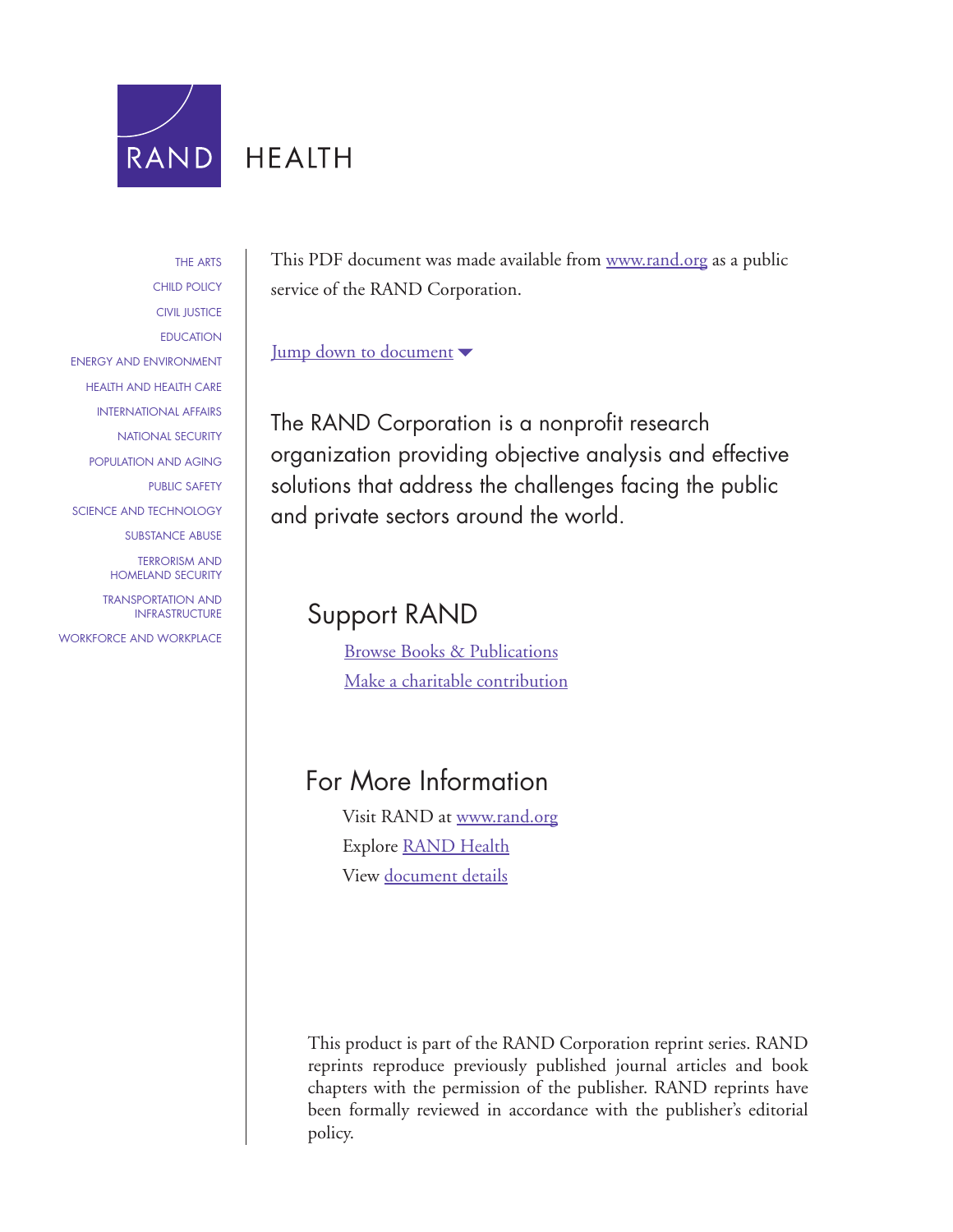# <span id="page-1-0"></span>**EVIDENCE REPORT AND EVIDENCE REPORT AND EVIDENCE-BASED EVIDENCE-BASED RECOMMENDATIONS RECOMMENDATIONS**

# **Chronic Disease Self Chronic Disease Self Management for Diabetes, Management for Diabetes, Osteoarthritis, Post-Myocardial Osteoarthritis, Post-Myocardial Infarction Care, and Infarction Care, and Hypertension Hypertension**



| <b>PREPARED FOR:</b>    | U.S. Department of Health and Human Services<br><b>Centers for Medicare and Medicaid Services</b><br>7500 Security Blvd.<br>Baltimore, MD 21244-1850 |
|-------------------------|------------------------------------------------------------------------------------------------------------------------------------------------------|
| <b>PREPARED BY:</b>     | <b>RAND</b>                                                                                                                                          |
| <b>CONTRACT NUMBER:</b> | 500-98-0281                                                                                                                                          |

**CONTRACT PERIOD:** September 30, 1998 to September 29, 2003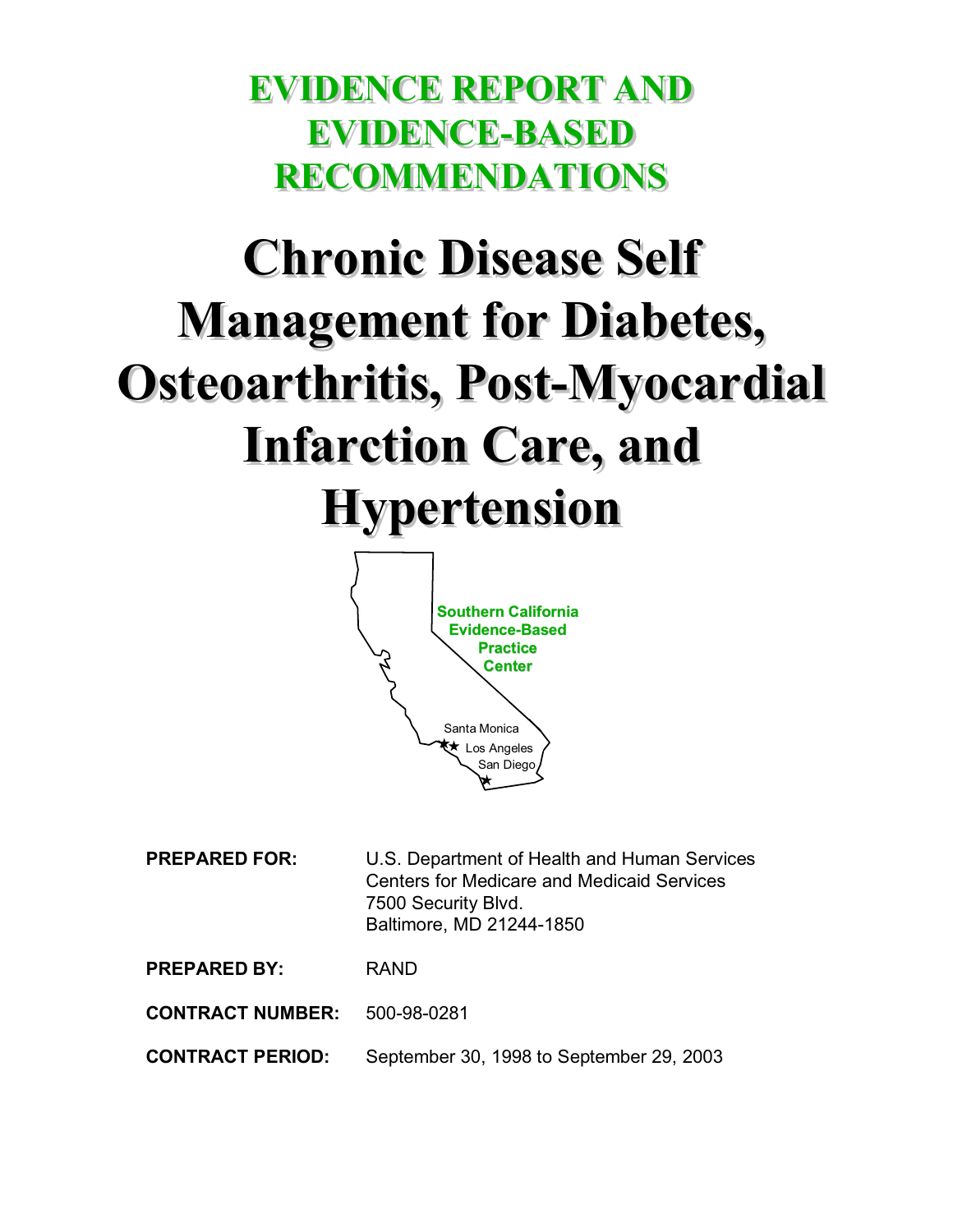#### **EXECUTIVE SUMMARY**

#### **Introduction**

Chronic diseases currently affect well over one hundred million Americans. Though chronic diseases are not immediately life threatening, they pose a significant threat to the health, economic status and quality of life for individuals, families and communities.<sup>1, 2</sup> The greatest burden of chronic disease is concentrated in the 65-year and older age group. In 1995, 79% of noninstitutionalized persons who were 70 years and older reported having at least one of seven of the most common chronic conditions: arthritis, hypertension, heart disease, diabetes, respiratory diseases, stroke, and cancer.<sup>1</sup> Demographic trends portend alarming increases in the next 20 years.

There is a growing enthusiasm for self-management programs, either as stand alone program or as integral components of chronic care models, in controlling and preventing chronic disease complications.<sup>3-7</sup> Despite this enthusiasm, there is no agreed definition of what constitutes a "chronic disease self-management program" nor is there agreement on which elements of self management programs are most responsible for any beneficial effects.

We therefore sought to use empirical data from the literature to address the following research questions posed by the Centers for Medicare and Medicaid Services (CMS).

- 1. Do these programs work?
- 2. Are there features that are generalizable across all diseases?
- 3. Does this intervention belong in the medical care system?
- 4. Define chronic disease self-management and distinguish between it and disease management.
- 5. What is the role or potential of technology?

v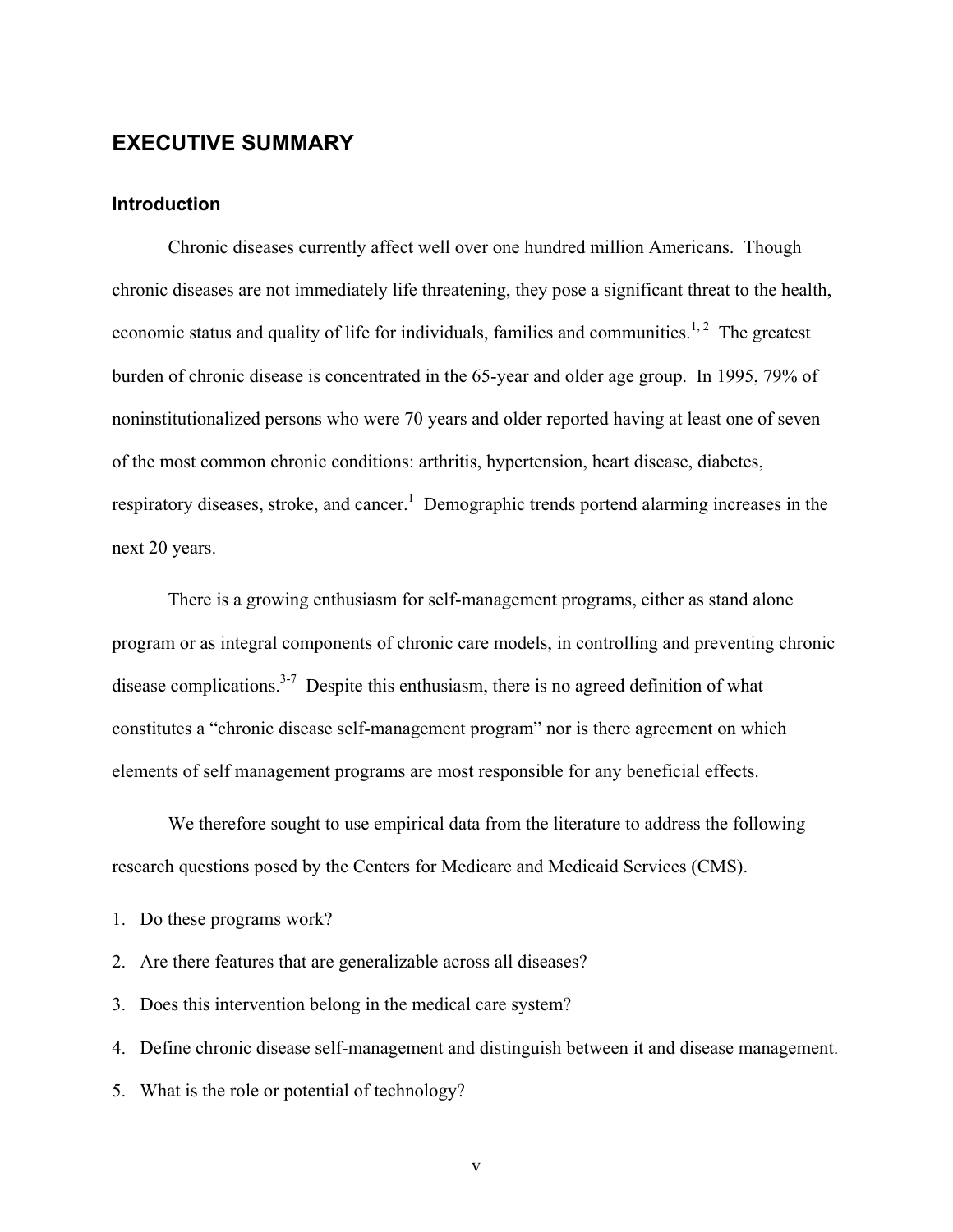- 6. What is the impact of chronic disease self-management programs on quality of life, health status, health outcomes, satisfaction, pain, independence, and mental health (e.g., depression, emotional problems)?
- 7. To what extent does self-management educate a patient on how to care for himself/herself (e.g., take medications appropriately, consult with a physician when necessary, etc.)?
- 8. What is the patient's retention of self-management skills after the intervention? Is a followup intervention needed at some point?
- 9. How does the approach for self-management differ for people with multiple chronic diseases?
- 10. Is a generic self-management approach preferable to a disease-by-disease approach?
- 11. Should this intervention be targeted to a subset of the population or available to everyone? Are there particular chronic conditions that should be addressed (e.g., diabetes, arthritis, stroke, cancer, Parkinson's, hypertension, dyslipidemia)?
- 12. What is the role of the physician? Can physicians be used to reinforce learning?
- 13. Cost effectiveness or cost savings—does the intervention appear to reduce health care costs by reducing disease, physician office visits, hospitalizations, nursing home admissions, etc.?
- 14. Delivery mechanism: What do we know about whom (which provider type? trained lay person?) should deliver this service? Do we know which care settings have proven effective (e.g., physician's office, senior center, other community or clinical settings)?

To address these questions, we focused on evaluating the effect of self-management programs for the four chronic conditions most commonly studied in controlled trials of older adults: osteoarthritis, diabetes mellitus, hypertension, and post myocardial infarction.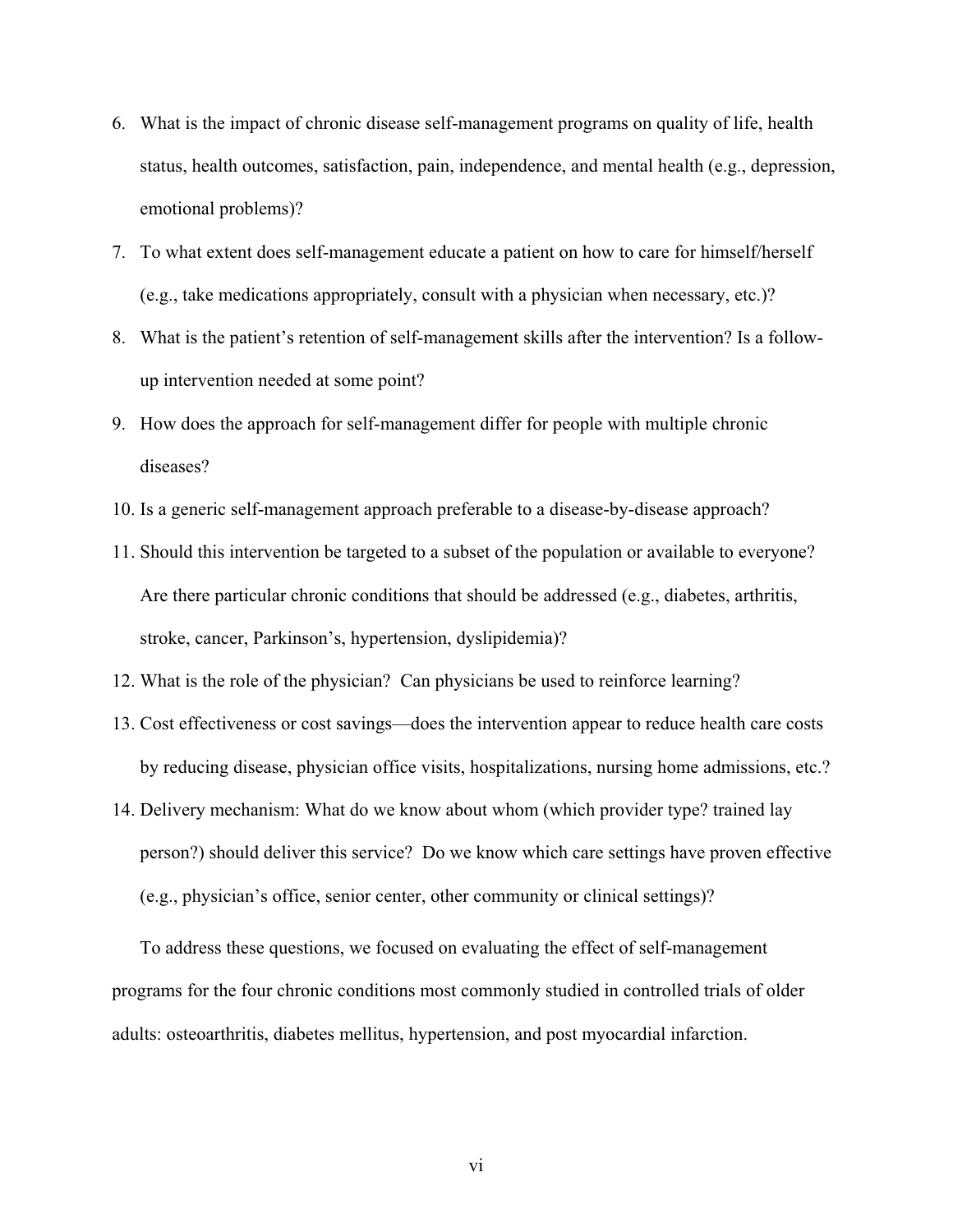#### **Methods**

#### Conceptual Model

In order to avoid the premature loss of potentially relevant studies, we broadly defined "chronic disease self-management" as a systematic intervention that is targeted towards patients with chronic disease to help them to actively participate in either or both of the following activities: self-monitoring (of symptoms or of physiologic processes) or decision-making (managing the disease or its impact based on self-monitoring). All interventions included in this study attempt to modify patient behavior to reach specific goals of chronic disease selfmanagement.

We attempted to understand the characteristics particular to chronic disease selfmanagement programs that may be most responsible for their effectiveness. Based on the literature and expert opinion, we postulated five hypotheses regarding effectiveness of chronic disease self-management programs:

- 1 Patients who receive interventions tailored to their specific needs and circumstances are likely to derive more benefit than those receiving interventions that are generic. (Tailored)
- 2 Patients are more likely to benefit from interventions received within a group setting that includes others affected by the same condition than they are to benefit from an intervention that was provided by other means. (Group Setting)
- 3 Patients who are engaged in a cycle of intervention followed by some form of individual review with the provider of the intervention are more likely to derive benefit than from interventions where no such review exists. (Feedback)

vii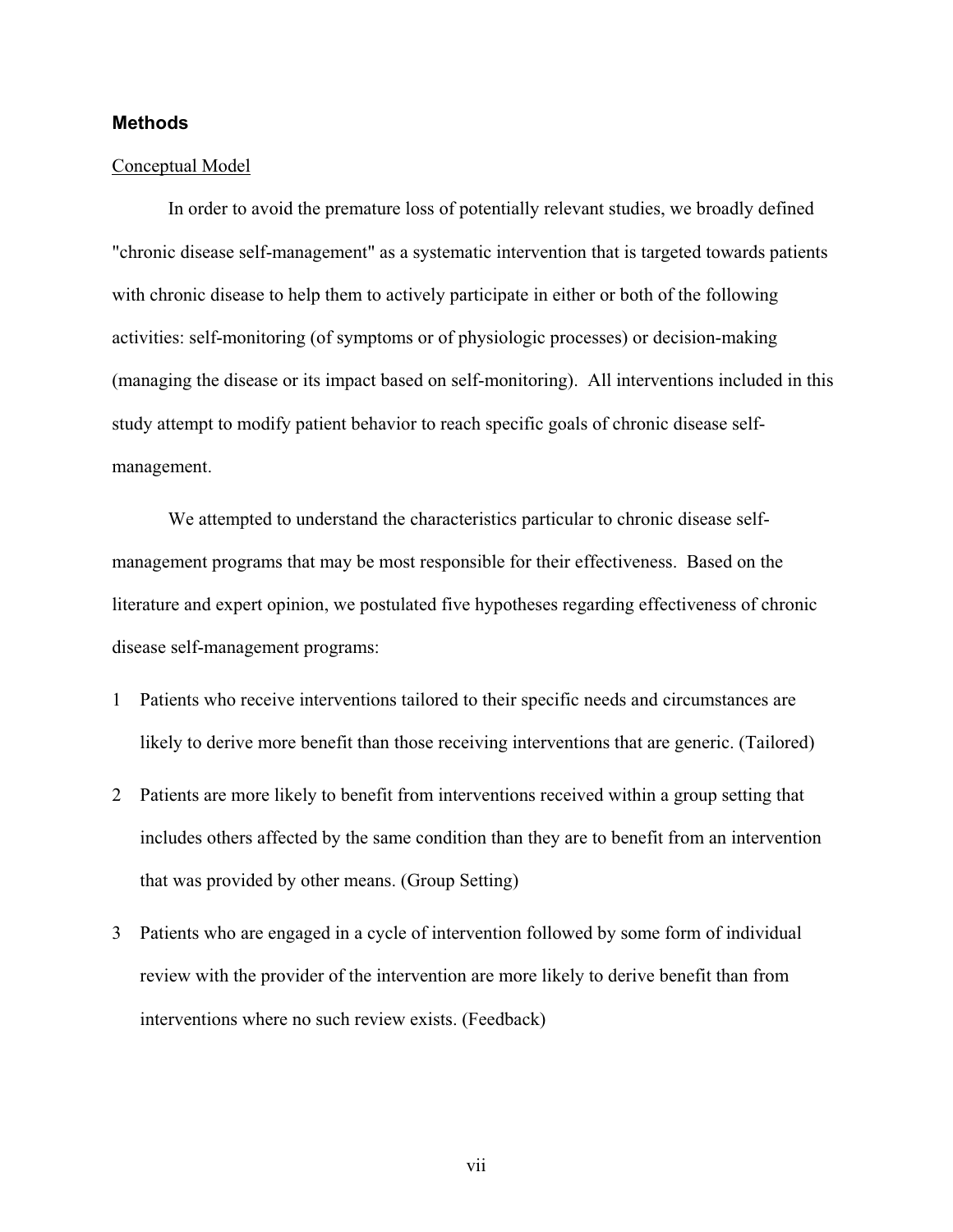- 4 Patients who engage in activities using a psychological intervention are more likely to derive benefit than from interventions where there is no psychological emphasis. (Psychological)
- 5 Patients who receive interventions directly from their medical providers are more likely to derive benefit than those who received interventions from non-medical providers. (Medical Care)

#### Outcome measures

For the diabetes studies we used hemoglobin A1c, fasting blood glucose, and weight as outcomes. For osteoarthritis, we used measures of pain and function. As would be expected, we used systolic and diastolic blood pressure for hypertension. For post MI care, we used return to work and mortality. For all conditions, we also collected intermediate outcomes such as knowledge, feeling of self-efficacy, and health behaviors that are postulated to be related to clinical outcomes. We separately assessed studies reporting costs.

#### Databases for Literature Search

To identify existing research and potentially relevant evidence for this report we searched a variety of sources including the Cochrane Library (containing both a database of systematic reviews and a controlled-trials register), the *Assessment of Self-Care Manuals* published by the Oregon Health Sciences University (March 2000), and *An Indexed Bibliography on Self-*Management for People with Chronic Disease <sup>8</sup> published by the Center for Advancement of Health (CAH). In addition Medline, PsycInfo, and Nursing and Allied Health databases were search.

Seventy-three other review articles on disease management were obtained; each review discussed at least one intervention aimed at chronic disease self-management. We retrieved all relevant documents referenced. We also contacted experts in the field and asked for any studies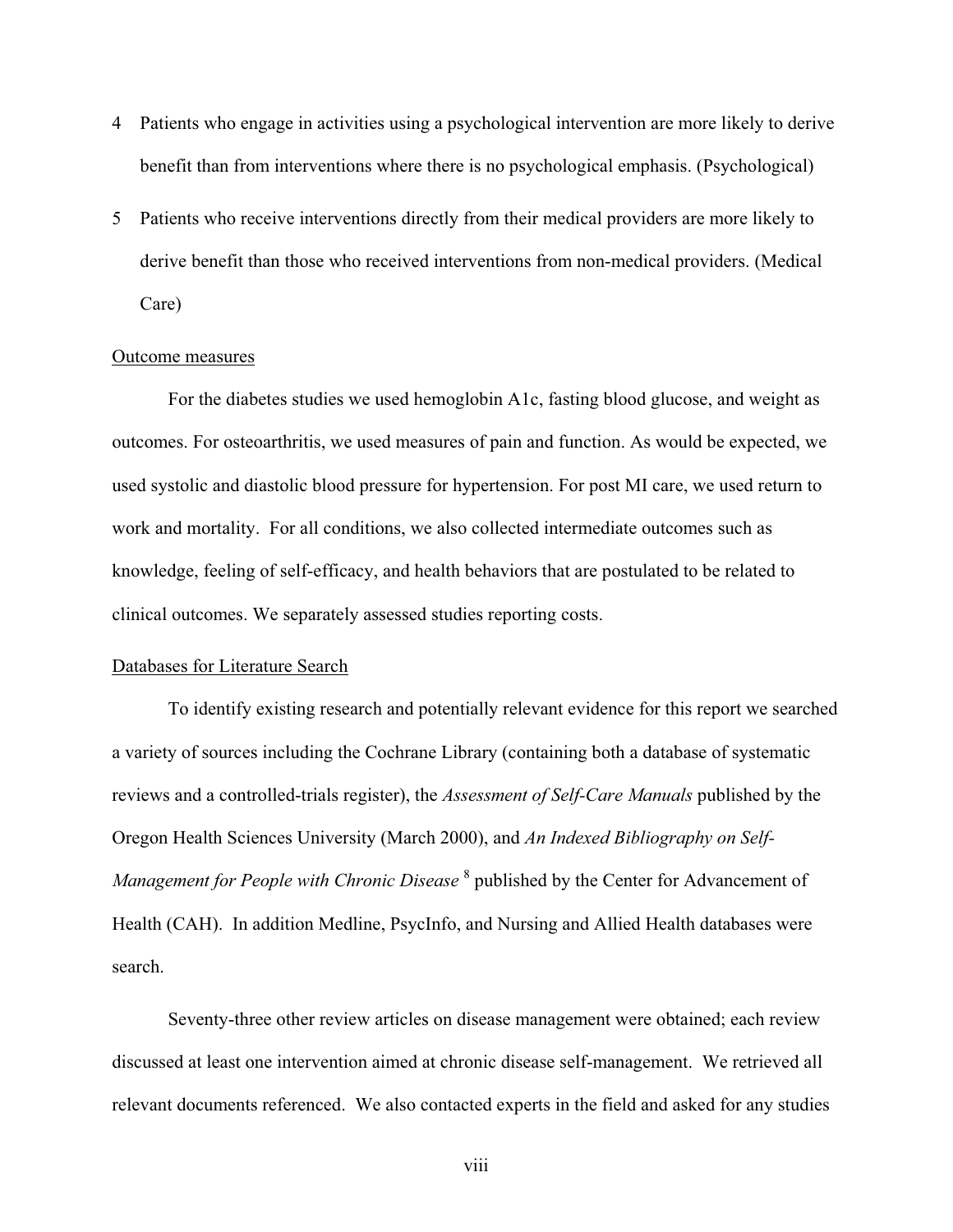that were in press or undergoing review. Finally, we exchanged reference lists (but not analyses or results) with a leading east coast university also performing a review of chronic disease selfmanagement programs, but not limited to older adults

#### Article Selection and Data Abstraction

Article selection, quality assessment, and data abstraction were done in standard fashion by using two trained physician reviewers working independently; disagreements were resolved by consensus or third-party adjudication.

#### Statistical Analyses

We answered many of the research questions through meta-analysis. We conducted separate meta-analyses for each of the four medical conditions. We included all controlled trials that assessed the effects of an intervention or interventions relative to either a group that received usual care or a control group. The majority of our outcomes were continuous and we extracted data to estimate effect sizes for these outcomes. For each pair of arms, an unbiased estimate<sup>9</sup> of Hedges' g effect size<sup>10</sup> and its standard deviation were calculated. A negative effect size indicates that the intervention is associated with a decrease in the outcome at follow-up as compared with the control or usual care group.

Because follow-up times across studies can lead to clinical heterogeneity, we excluded from analysis any studies whose data were not collected within a specified follow-up interval chosen based on clinical knowledge.

For each condition and outcome, we conducted the same analysis. We first estimated a pooled random effects estimate<sup>11</sup> of the treatment effect and a pooled effect size for continuous outcomes across all studies and its associated 95% confidence interval. For each of the original five hypotheses stated above, study arms either met the hypothesis (a "yes") or did not (a "no")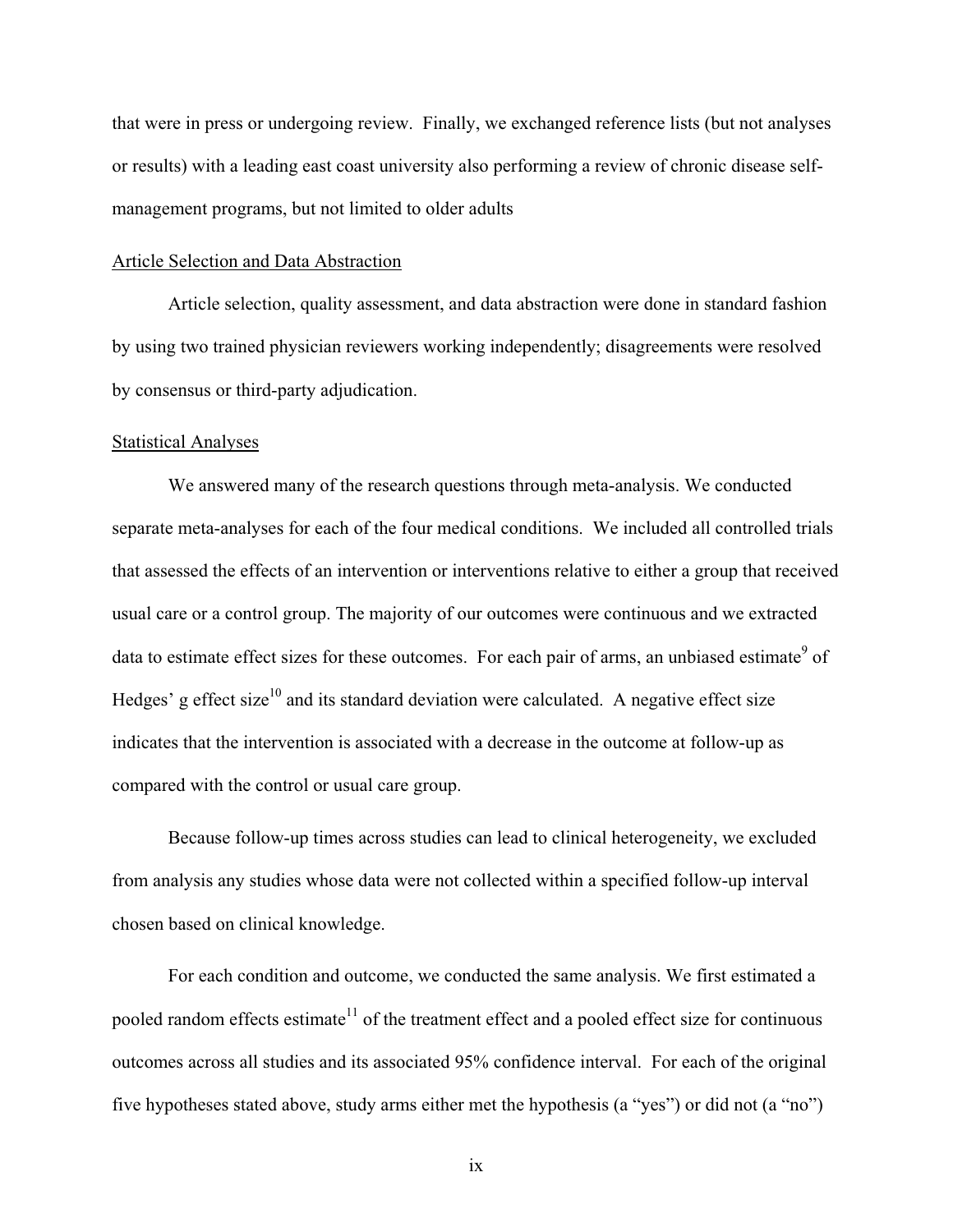and thus, no missing values exist. For each hypothesis, a simple stratified analysis would have produced a pooled estimate of the treatment effect for all the "yes" study arms together, and a pooled estimate for all the "no" study arms together. To facilitate testing the difference between the two pooled estimates, we constructed these estimates using meta-regression in which the only variables in the regression were a constant, and an indicator variable equal to one if the study arm met the hypothesis and zero if the study arm did not. For some outcomes and hypotheses, all study arms were either "yes" or "no." In this case, we could not fit a model.

As an overall test of the hypotheses, we combined the pain outcomes from osteoarthritis studies, hemoglobin A1c outcomes from diabetes studies, and systolic blood pressure outcomes from hypertension into one analysis using effect size and fit the five separate regressions as above. We also fit a sixth regression that had a constant and all five-indicator variables for the separate regressions included.

#### Sensitivity Analyses

Within each regression, and especially in the combined analysis, our primary analysis ignored the fact that individual studies had multiple intervention arms and thus could contribute more than one treatment effect to the analysis. The correlation between treatment effects within the same study, due to the fact the each intervention arm was compared to the same control or usual care arm, was ignored in this analysis. Our sensitivity analyses consisted of refitting the meta-regression models using a two-level random effects model that contains a random effect at the study level, as well as one at the arm level. This hierarchical approach controls for the correlation within arms in the same study. None of these sensitivity analyses results differed markedly from that of the primary analysis.

x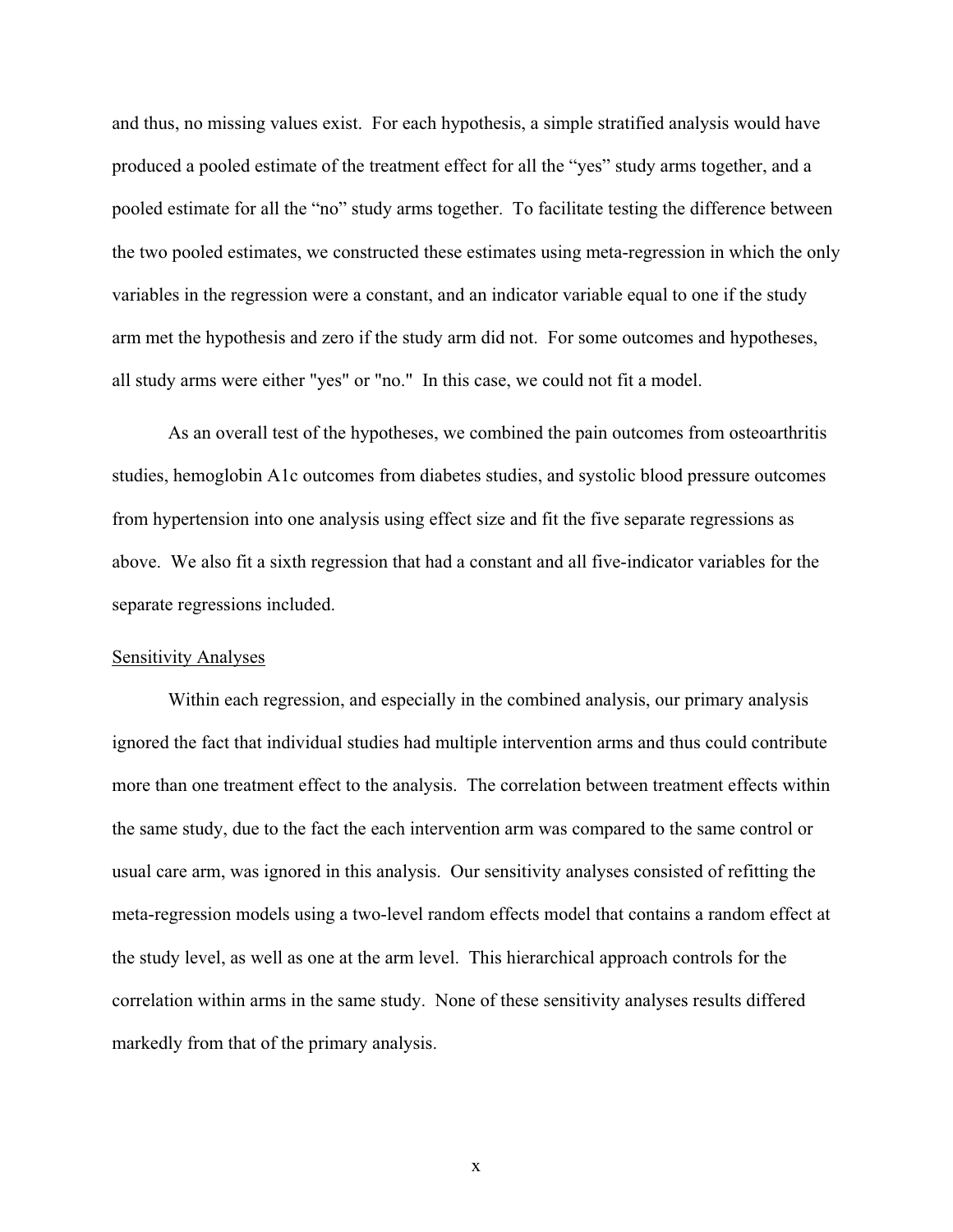#### Post Hoc Analyses

We presented the results of the above analyses to a group of experts in chronic disease self-management. Based on this presentation, members of this group suggested a series of additional analyses exploring other possible mechanisms for an effect of self-management programs. These included classifying the studies according to categories proposed in the RE-AIM Model,<sup>12</sup> classifying the studies according to potential "essential elements" proposed by this group,<sup>13</sup> assessing whether the effectiveness of self-management programs varied by severity of illness, and assessing whether interventions more likely to improve the "intermediate variables," such as knowledge and perception of self-efficacy, were more likely to improve health outcomes

#### **Results**

**Question 1. Do these programs work?** 

**Question 2. Are there features that are generalizable across all diseases?** 

**Question 6. What is the impact of chronic disease self-management programs on quality of life, health status, health outcomes, satisfaction, pain, independence, mental health (e.g., depression, emotional problems)?** 

**Question 10. Is a generic self-management approach preferable to a disease-bydisease approach?** 

These questions are all related and were the focus of our meta-analysis. We first present a disease-by-disease assessment of the evidence for efficacy, then our assessment of generalizable or generic elements of a self-management program.

xi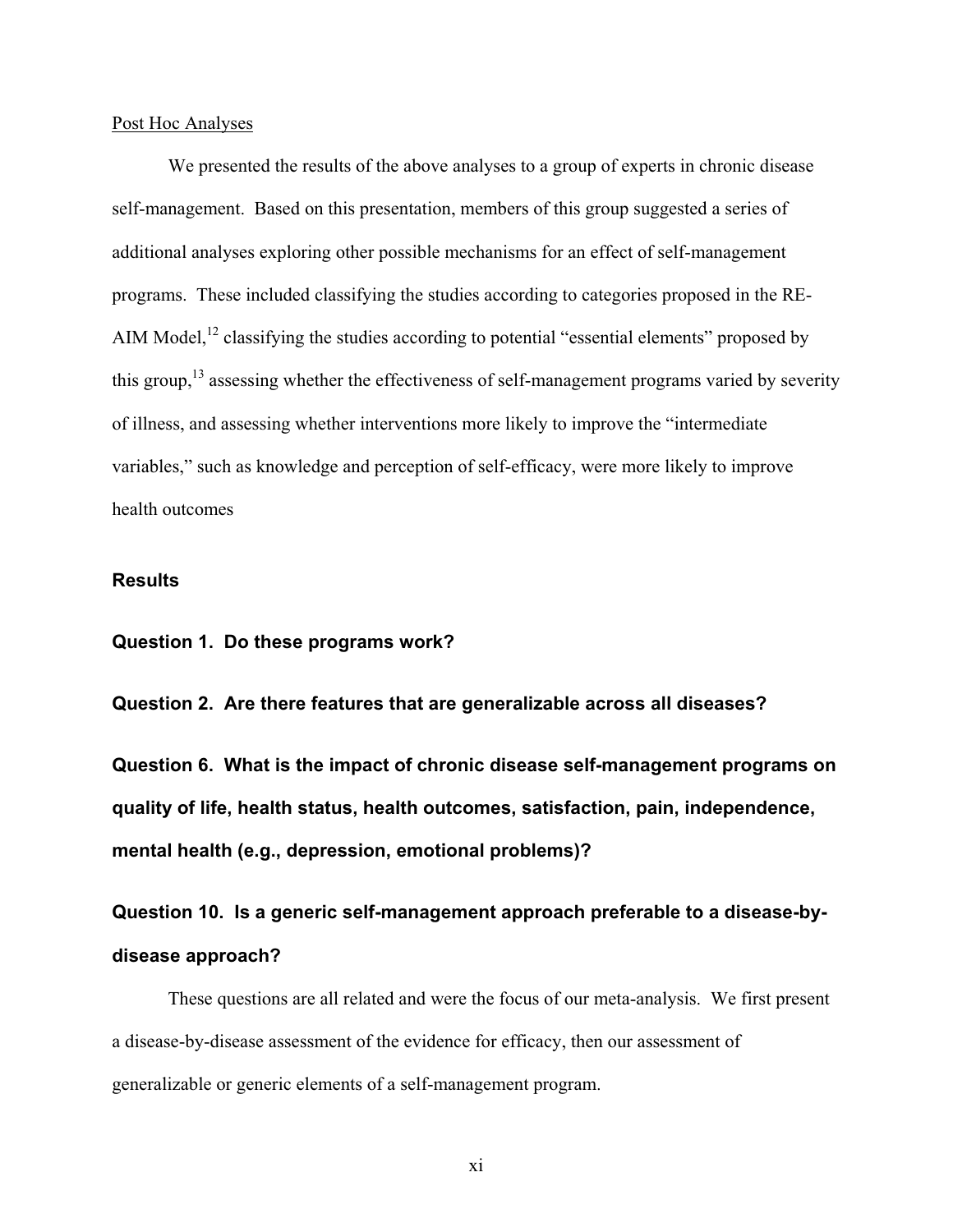#### Diabetes

There were 14 comparisons from 12 studies that reported hemoglobin A1c outcomes. In an overall analysis of the effectiveness of chronic disease self-management programs, these studies reported a statistically and clinically significant pooled effect size of -0.45 in favor of the intervention (95% CI: (-0.26, -0.63)). The negative effect size indicates a lower hemoglobin A1c in the treatment group as compared to the usual care or control group. An effect size of –0.45 is equal to a reduction in hemoglobin A1c of about 1.0. For change in weight, there were 10 comparisons from 8 studies. There was no statistically significant difference between change in weight in the intervention and control groups (effect size of -0.05; 95% CI:(-0.12, 0.23)). There were 10 comparisons from 9 studies that reported fasting blood glucose outcomes. The pooled effect size was -0.41 in favor of the intervention (95% CI: (-0.23, -0.60)). This effect size equates to a drop in blood glucose of 1 mml/l.

Our assessment of publication bias revealed likely publication bias in studies reporting hemoglobin A1c outcomes. Therefore, our results regarding efficacy of chronic disease selfmanagement programs for improving hemoglobin A1c must be interpreted with caution.

#### **Osteoarthritis**

For both pain and function outcomes there were 10 comparisons from 7 different studies. The pooled results did not yield any statistically significant differences between intervention and control groups (pooled effect sizes of -0.04 and -0.01 for pain and function respectively). Our assessment of publication bias did not yield any evidence of publication bias.

#### **Hypertension**

For hypertension there were 23 comparisons from 14 studies that reported systolic and diastolic blood pressure changes. The overall pooled result of the chronic disease self-

xii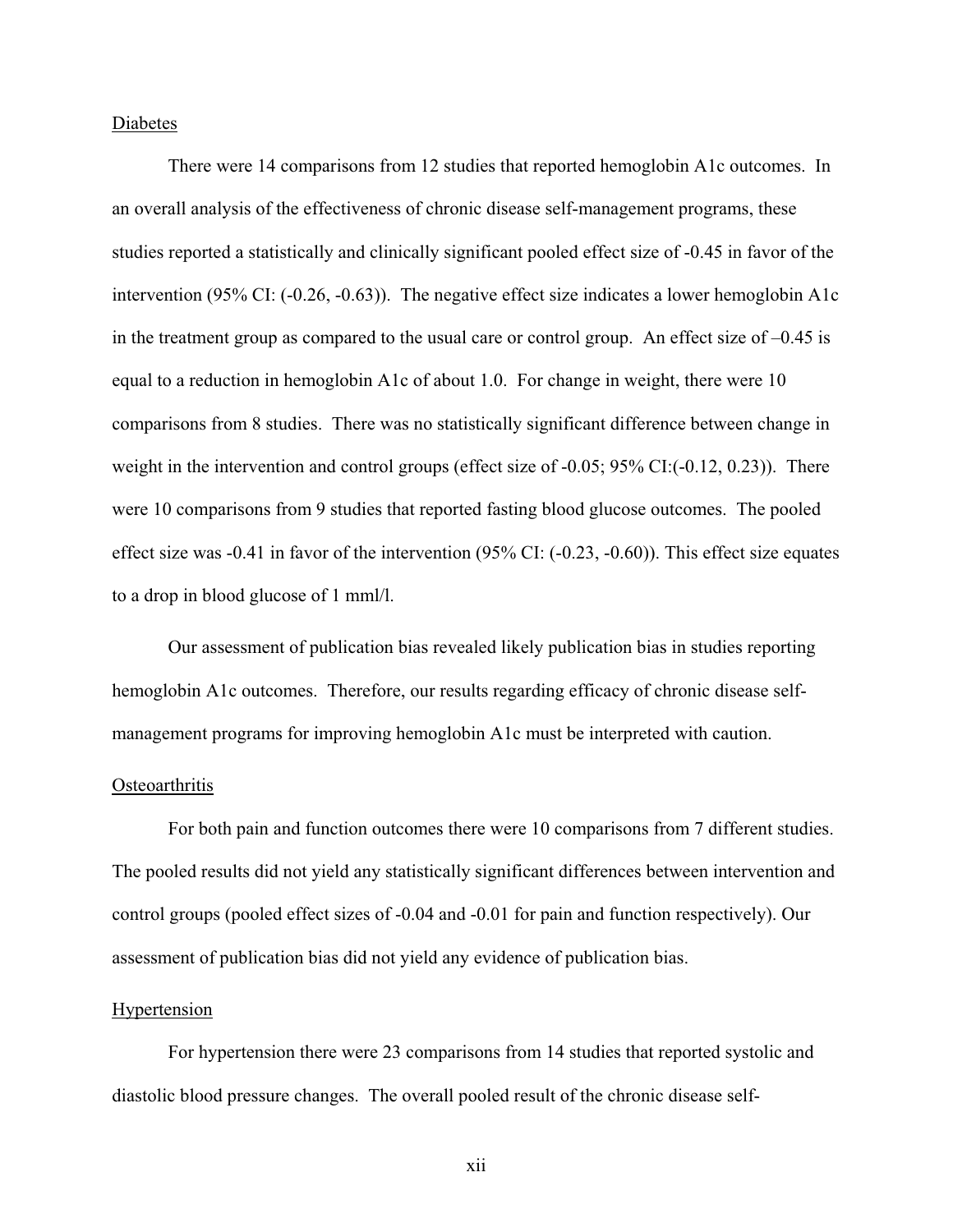management programs was a statistically and clinically significant reduction in systolic and diastolic blood pressure (effect size for systolic blood pressure -0.32; 95% CI: (-0.50, -0.15); effect size for diastolic blood pressure -0.59; 95% CI: (-0.81, -0.38)). An effect size of 0.32 is equivalent to a change in blood pressure of 3.5 mm of mercury, the corresponding value for an effect size of 0.59 is 6.5 mm of mercury. In our assessment of publication bias, there was evidence of publication bias. Therefore our pooled result favoring chronic disease selfmanagement programs for hypertension must be viewed with caution.

#### Post Myocardial Infarction Care

There were 9 studies that reported mortality outcomes. There was no effect of chronic disease self management programs on improving mortality (pooled relative risk 1.04; 95% CI: (0.56, 1.95)). For return to work there were 10 comparisons from 8 studies. The pooled relative risk did not show any difference between groups (relative risk 1.02; 95% CI: (0.97, 1.08)). Our assessment of publication bias showed evidence of publication bias for the mortality outcome but not the return to work outcome.

#### Tests of hypothesis of elements essential to chronic disease self-management efficacy

Other than an increased effectiveness seen in hypertension studies reporting systolic blood pressure outcomes that used tailored interventions, there were no statistically significant differences between interventions with or without the 5 features hypothesized to be related to effectiveness (tailoring, use of group setting, feedback, psychological component, and medical care). Indeed, many of the effects seen were inconsistent across outcomes within the same condition. For example, in hypertension studies, for the hypothesis "use of a group setting," there was a greater than 50% increase in the effect size for improvement in systolic blood

xiii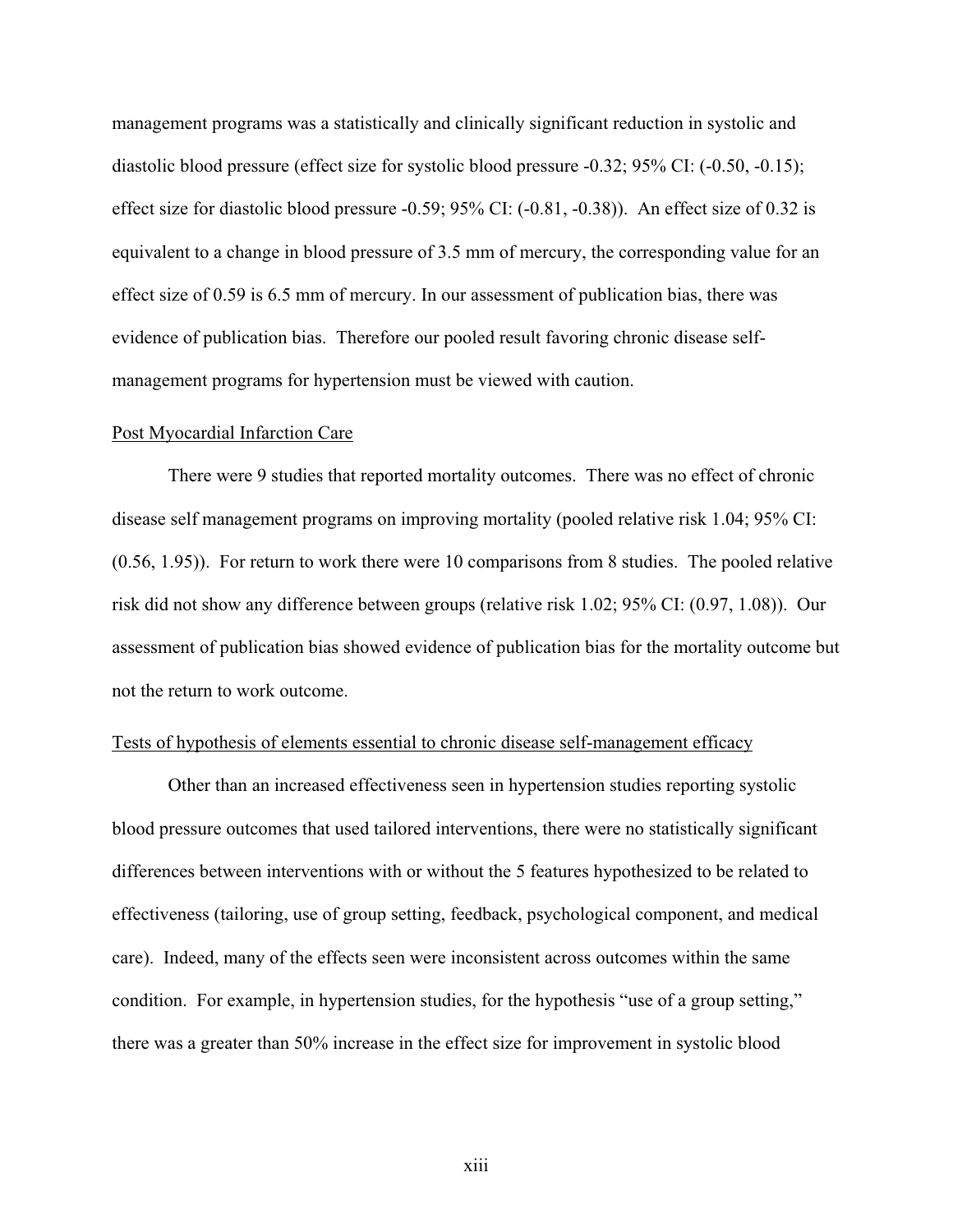pressure, but only a 5% increase in the effect size for improvement in diastolic blood pressure (with neither result reaching statistical significance).

Our "across condition" analysis shows effect sizes that, in general, go in the direction of supporting increased effectiveness associated with the use of these intervention features, however none of the differences are statistically significant.

#### Post Hoc Analyses

Our "post hoc" tests of possible "essential elements" of chronic disease self-management programs was unrevealing. The RE-AIM theory<sup>12</sup> suggests that the following components: oneon-one counseling interventions (individual), group sessions (group), telephone calls (telephone), interactive computer-mediated interventions (computer), mail interventions (mail) and health system policies (policy 1 and policy 2) led to positive outcomes. With few exceptions, there were no results that were statistically significant. An exception is the result for the use of oneon-one counseling sessions, which did show a statistically significant increased effect size when used.

For the "Essential Elements of Self-management Interventions" evaluation, we did not find as much variation among studies and components as is necessary for optimal power in the analysis. Most of the studies scored positively for "problem identification and solving," and did not score positively for the "ensuring implementation component." Given these data, we did not find evidence to support either any one of these three broad "essential elements" as necessary, nor some threshold (such as two out of three) in terms of efficacy. This was not an optimal test of these hypotheses due to the lack of variation in the data.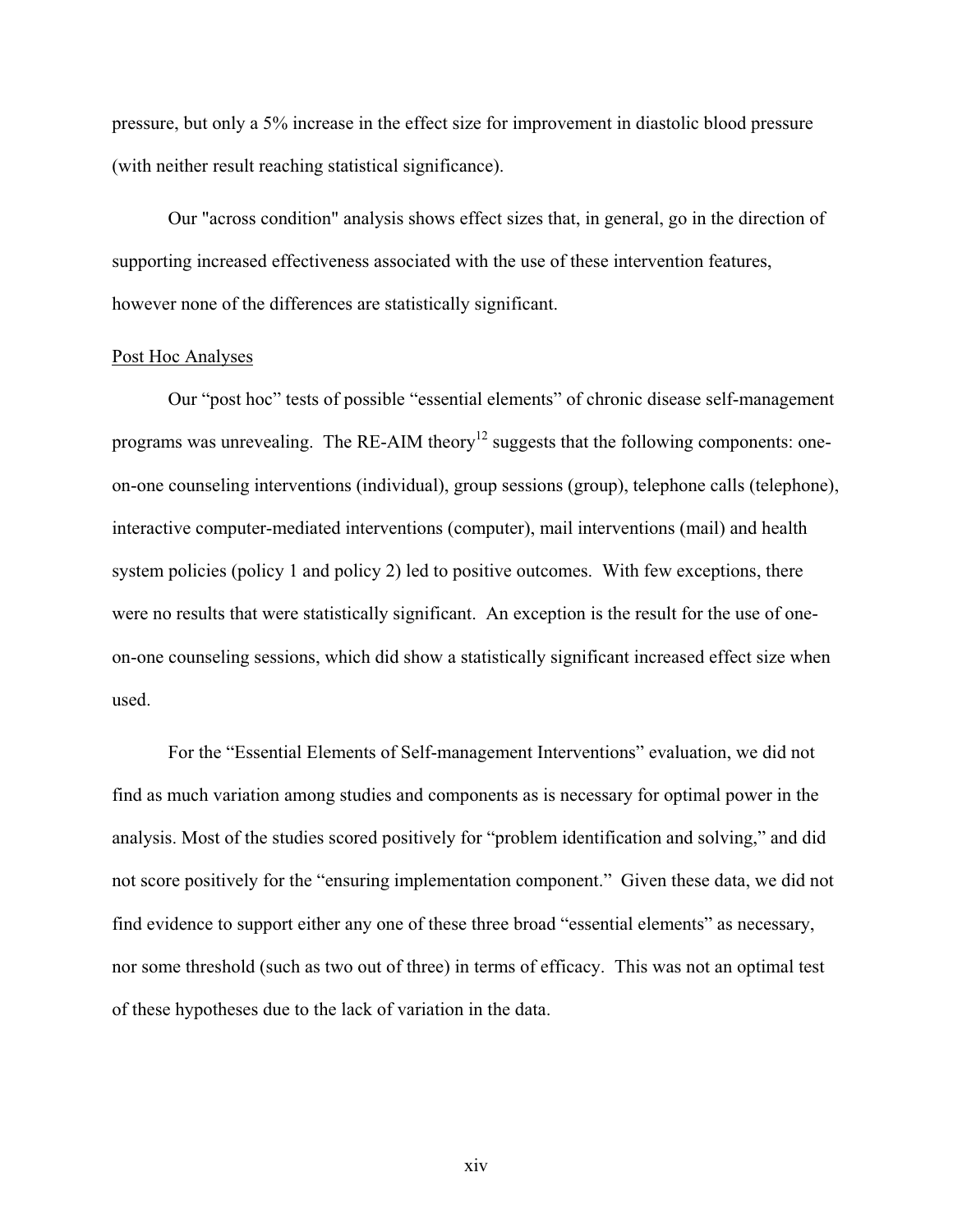Our analysis of the effect of self-management intervention on "intermediate variables" such as knowledge and self-efficacy did not produce consistent results supporting an effect in the expected direction.

Lastly, it was suggested we stratify by baseline patient severity. Only the assessment of hemoglobin A1c demonstrated an increased effect size in patients who had higher (worse) value of hemoglobin A1c at baseline, and this difference did not quite reach statistical significance.

#### **Question 3. Does this intervention belong in the medical care system?**

Whether chronic disease self-management belongs in the medical care system or in the community is a decision that needs to be made by policy makers, based on many factors. One of the first hypotheses we tested was whether patients who receive interventions directly from their medical providers are more likely to have better outcomes than those who received interventions from non-medical providers; no effect was found. Of the controlled studies that made it into our meta-analysis, no studies of osteoarthritis or hypertension used medical providers in their selfmanagement interventions. Regarding diabetes, one intervention used medical providers; the results of this intervention were not significantly different than those using lay leaders. One post-myocardial infarction intervention used medical providers; the effects on mortality and return to work were not statistically different from those of the other interventions.

## **Question 4. Define chronic disease self-management and distinguish between it and disease management.**

For purposes of this review, we initially defined chronic disease self-management broadly as a systematic intervention that is targeted towards patients with chronic disease to help them to actively participate in either or both of the following activities: self monitoring (of

xv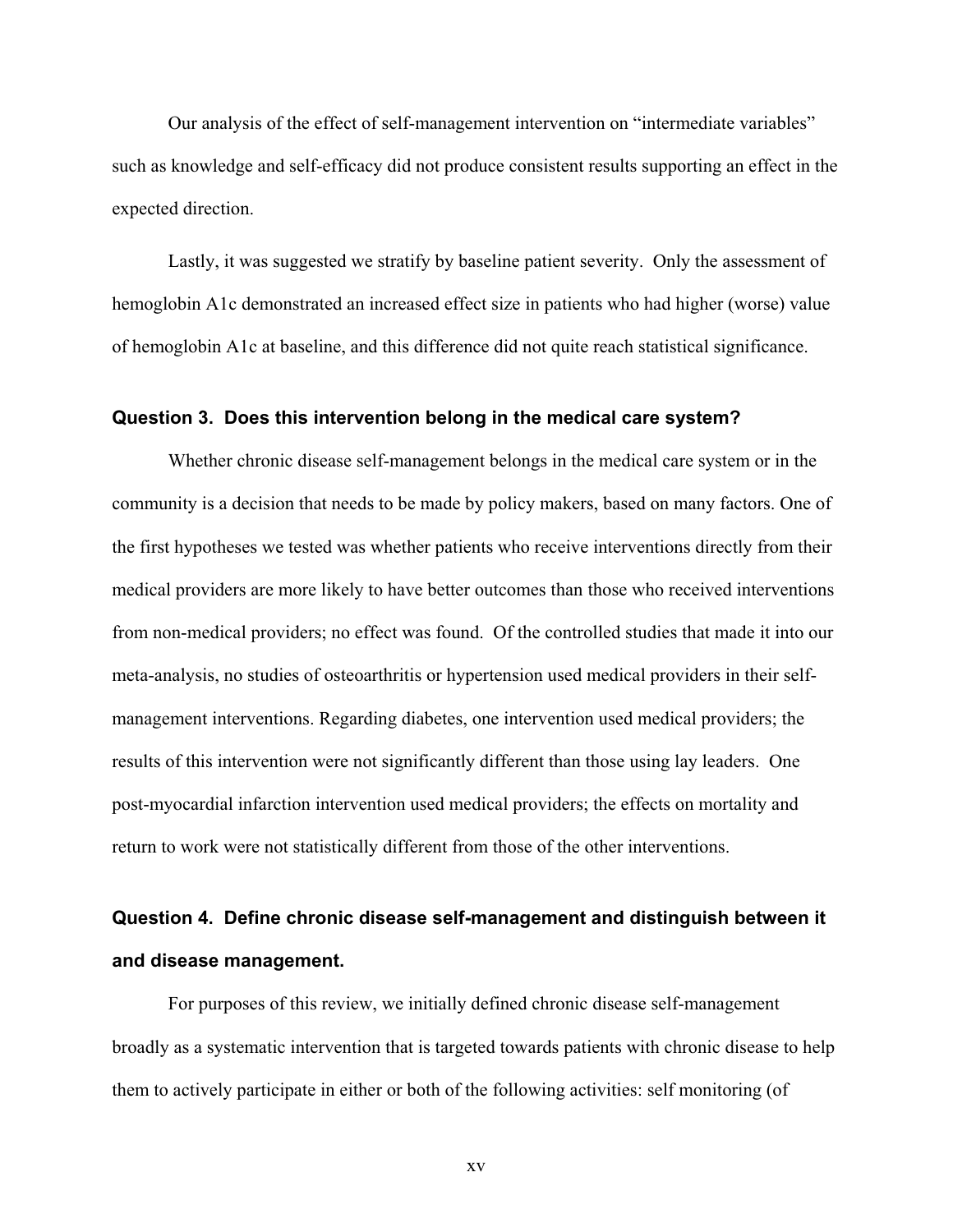symptoms or physiologic processes) or decision-making (managing the disease or its impact based on self-monitoring). Our analytic attempts to "define" chronic disease self-management by identifying the components most responsible for the success of the program were unsuccessful.

The draft evidence report was presented to a group of experts in chronic disease selfmanagement at a meeting convened by the Robert Wood Johnson Foundation on December 14, 2001. The panel's aim was to focus on interventions offered to patients who need a more intense level and type of self-management support. They agreed that all self-management programs should address the following three areas.

*Disease, medication and health management.* While patients need medical information about their particular disease (diabetes, arthritis, asthma, etc.), the majority of the content in most successful self-management programs emphasized generic lifestyle issues such as exercise, nutrition, and coping skills. More disease-specific medication-specific information can be useful, but such information rarely constitutes more than 20 percent of the content of programs.

*Role management.* Patients benefit from programs that help them maintain social support, connection to work and family, and normal functions of daily life.

*Emotional management.* Programs should encompass managing depression and stress, adaptation to change, and maintaining interpersonal relationships.

A monograph authored by Dr. Jesse Gruman (Center for the Advancement of Health, 2002) summarized the discussions from this meeting. The experts concluded that the essential elements of self-management programs should include the following: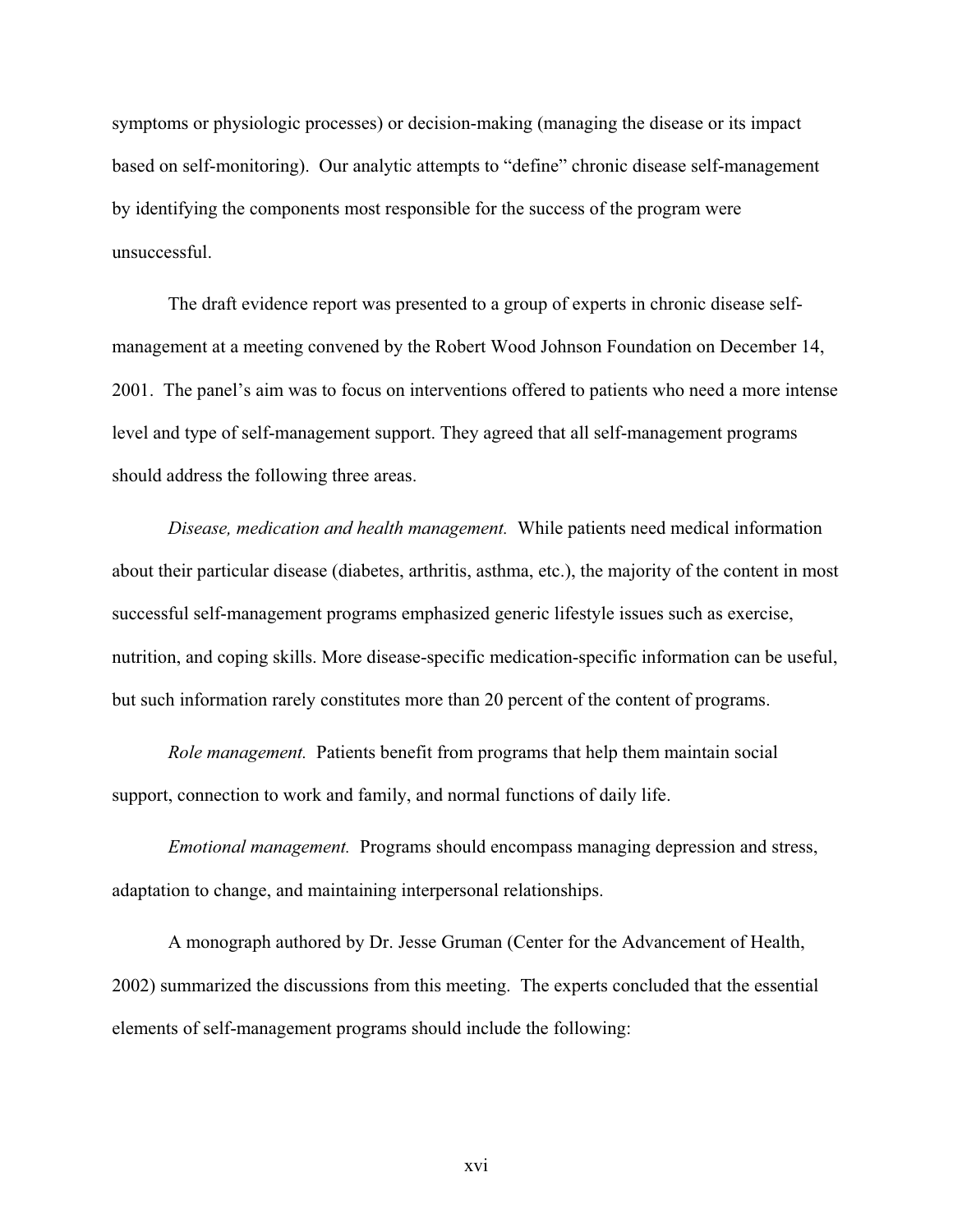- 1. Problem-solving training that encourages patients and providers to identify problems, identify barriers and supports, generate solutions, form an individually tailored action plan, monitor and assess progress toward goals, and adjust the action plan as needed.
- 2. Follow-up to maintain contact and continued problem-solving support, to identify patients who are not doing well and assist them in modifying their plan, and to relate the plan to the patient's social/cultural environment.
- 3. Tracking and ensuring implementation by linking the program to the patient's regular source of medical care and by monitoring the effects of the program on the patient's health, satisfaction, quality of life, and health system quality measures.

The experts also recommended that any chronic disease self-management program be composed of two tiers to accommodate the wide variety of patients with chronic conditions. The first tier would include a low-intensity intervention designed to reach mass audiences and open to anybody with a particular illness. The second tier would include a high-intensity intervention targeted to people who require one-on-one support and case management. This program could be offered to those who have not successfully managed their condition with the minimal support of tier #1, those who have complicated conditions, and those whose life circumstances or conditions change significantly.

#### **Question 5. What is the role or potential of technology?**

The advent of new technologies makes communication between patients, providers, and others more convenient than ever. However, none of the randomized controlled studies on chronic disease self-management for our study conditions in older patients used email or the Internet. Thus, we were not able to quantitatively assess the impact of these technologies. A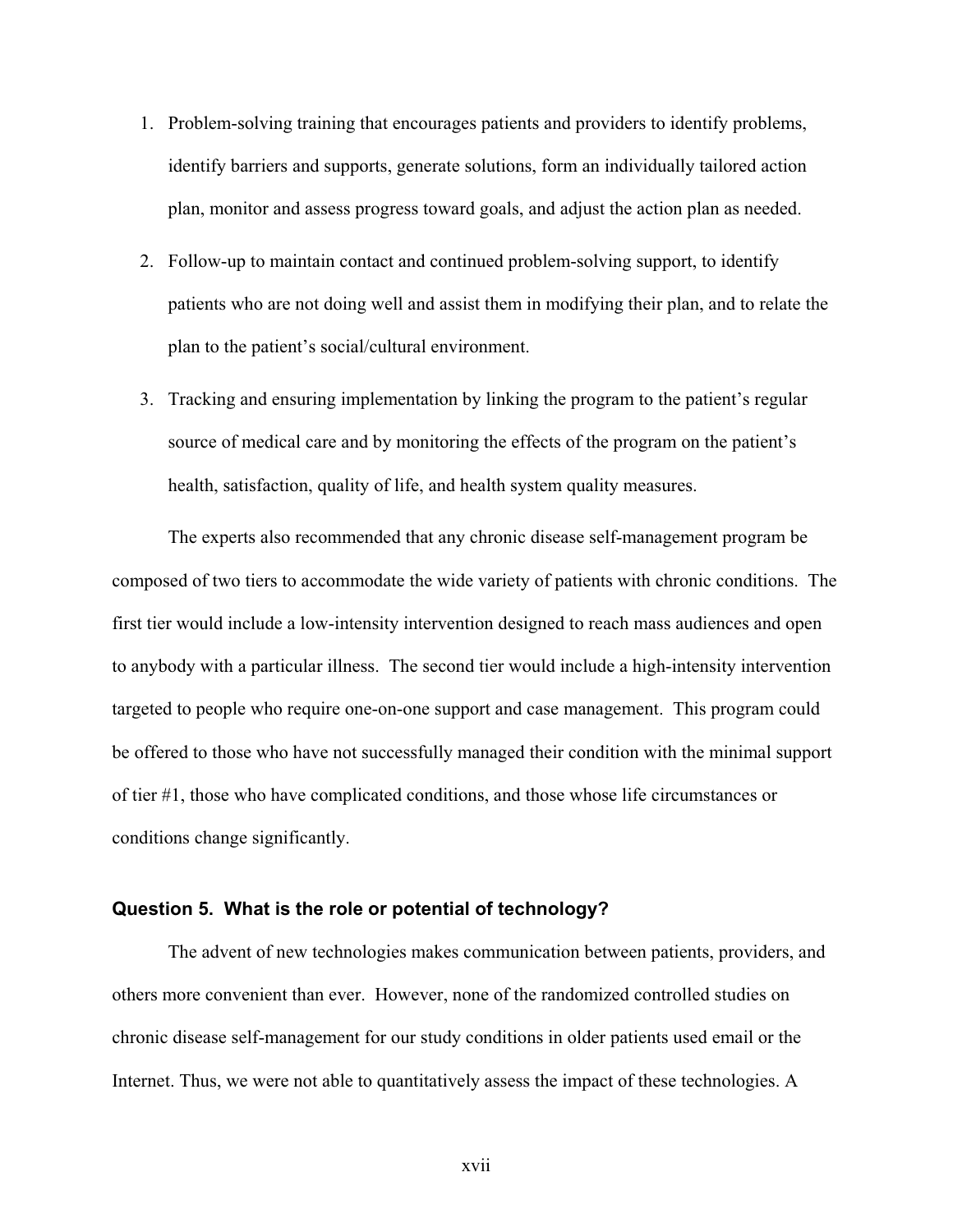recently reported study of back pain in middle aged adults reported modest improvements in outcomes and costs for subjects randomized to a physician-moderated "email discussion group" and educational material compared to a control group that received a magazine subscription. This study suggests that incorporating these technologies into future randomized studies would be a worthwhile endeavor.

# **Question 7. To what extent does self-management educate a patient on how to care for himself/herself (e.g., take medications appropriately, consult with a physician when necessary, etc.)?**

Most CDSM studies that assess knowledge and self-efficacy reported beneficial improvements. Most studies did NOT measure whether medications were taken appropriately or "necessary" physician visits were made. The two studies that did assess compliance were hypertension studies. One had a borderline beneficial overall result; the other reported a significant beneficial result. One study was based on a conceptual model that specifically considered that changing medication-taking behavior was going to be easier than changing diet behavior or other such behaviors. This study did not actually measure compliance, but rather measured "commitment to taking medications" and showed that this differed between intervention and controls and that it was one of only three variables among those tested to be associated with significant changes in blood pressure (the other two were ""belief in severity of the disease" and "beliefs in efficacy of therapy"). Many studies assessed utilization, but none assessed whether the utilization was necessary.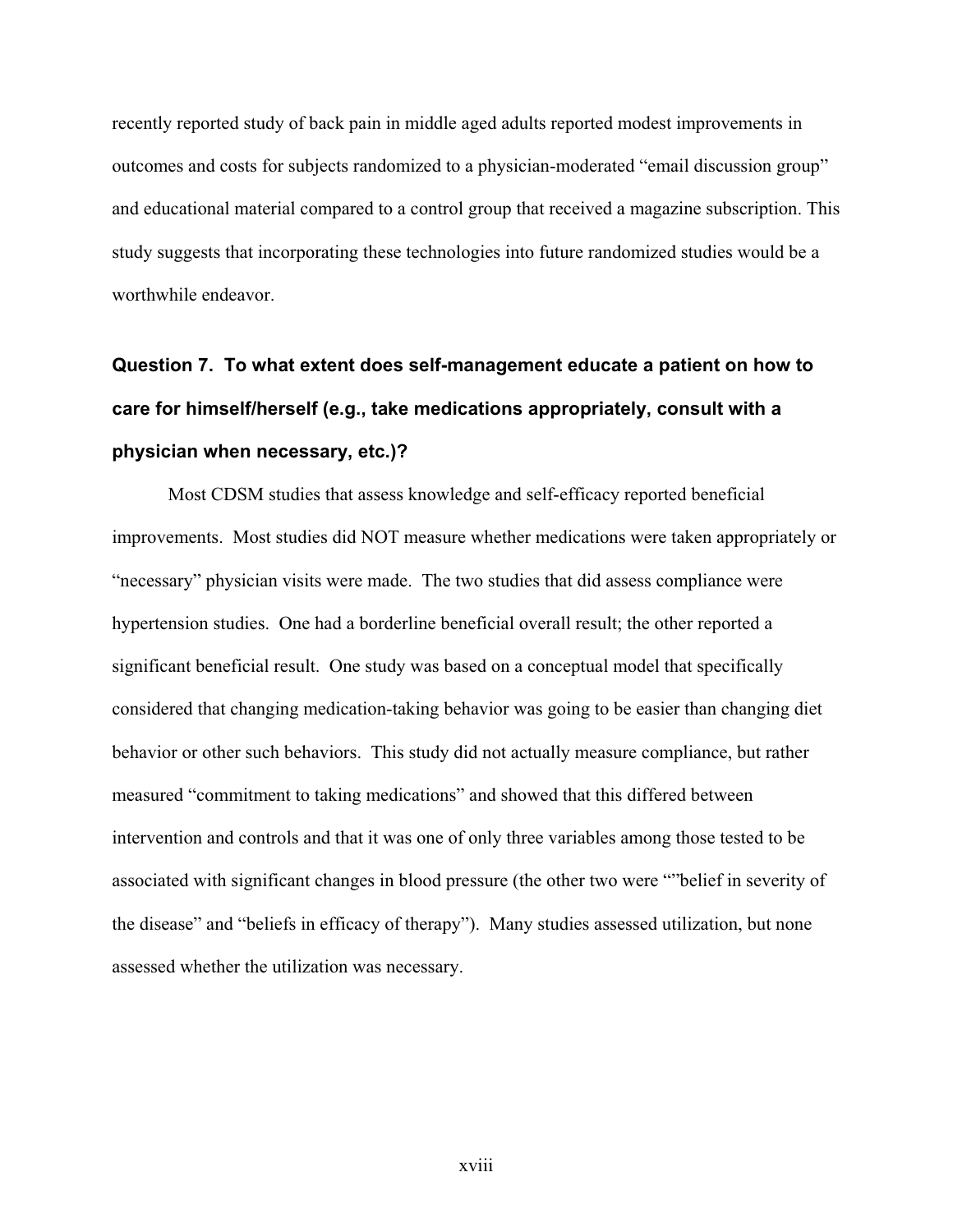## **Question 8. What is the patient's retention of self-management skills after the intervention? Is a follow-up intervention needed at some point?**

We were unable to find studies that actually included a "follow-up intervention" which incorporated refresher skills on self-management. In light of this, we used a meta-regression model to test whether self-management interventions that provide follow-up support led to better results than those that did not. We classified interventions that maintained contact with the patient through contracts, provider feedback, reminders, peer support, material incentives, or home visits as including "follow-up support." Of the interventions which could be included in our meta-analyses, 19 had "follow-up support" while 28 did not. Pooled results were not statistically different between the two groups.

## **Question 9. How does the approach for self-management differ for people with multiple chronic diseases?**

We found no evidence on this topic.

**Question 11. Should this intervention be targeted to a subset of the population or available to everyone? Are there particular chronic conditions that should be addressed (e.g., diabetes, arthritis, stroke, cancer, Parkinson's, hypertension, dyslipidemia)?** 

We were able to quantitatively assess the effects of chronic disease self-management programs on patients with diabetes, osteoarthritis, and hypertension. In addition, we were able to pool results for post myocardial infarction programs. There were insufficient studies on stroke, cancer, Parkinson's and dyslipedemia to allow pooling.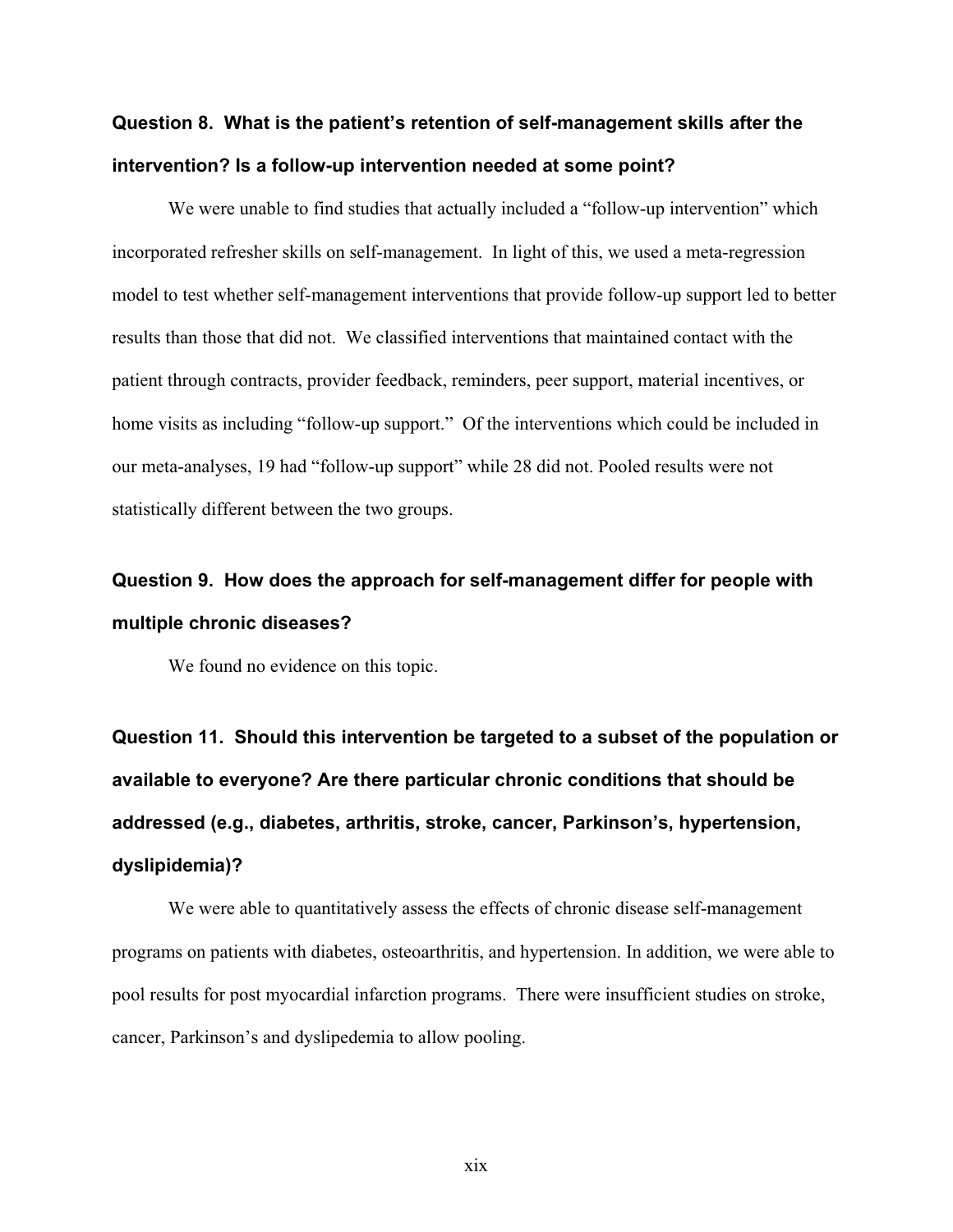In an attempt to assess whether chronic disease self-management programs were more effective for more severe patients, we undertook a post-hoc quantitative analysis. Two clinicians independently categorized each diabetes and osteoarthritis program as focusing on either more severe or less severe patients. The clinicians were unable to categorize the hypertension and post- MI programs in such a fashion, due to the lack of heterogeneity of the patients. In the diabetes analysis, there was no statistical difference between the effectiveness of programs targeted to more severe and less severe patients, in terms of change in hemoglobin A1c or weight. For osteoarthritis studies, there was no statistical difference in change in pain or functioning.

## **Question 12. What is the role of the physician? Can physicians be used to reinforce learning?**

Out meta-analysis did not reveal any statistically significant differences supporting the role of physicians at enhancing the efficacy of chronic disease self-management programs.

# **Question 13. Cost effectiveness or cost savings—does the intervention appear to reduce health care costs by reducing disease, physician office visits, hospitalizations, nursing home admissions, etc.?**

A total of 19 clinical trial studies were identified in this review of the economic impact of Chronic Disease Self-Management (CDSM). These include 9 studies on diabetes, 4 studies on osteoarthritis, one study on hypertension, two on post-myocardial infarction, and three nondisease-specific programs for chronically ill patients. They represented only a subset of possible strategies for CDSM. Thus our economic review has limited generalizability beyond the studied interventions.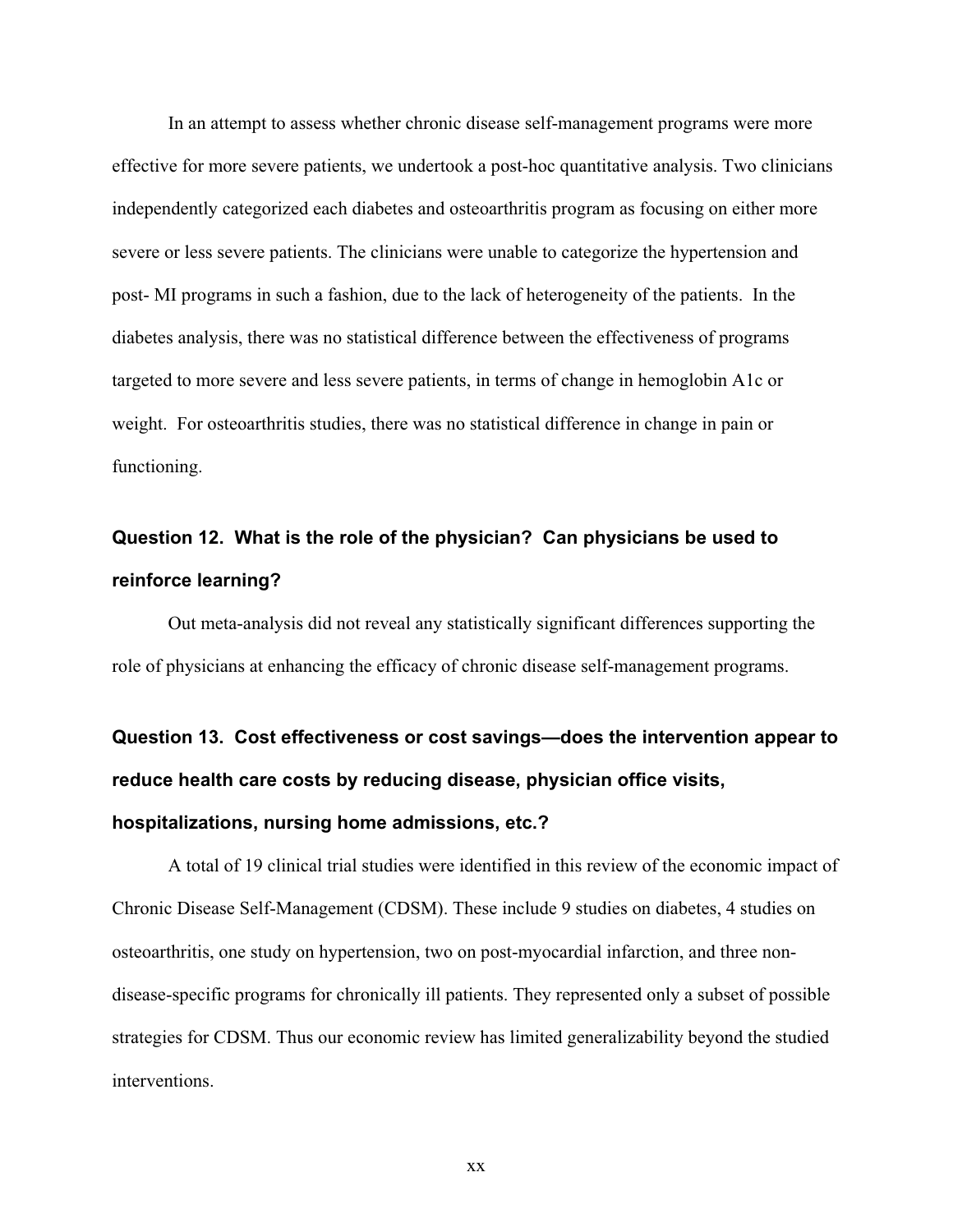Costs of the intervention were rarely reported and health care costs as an outcome of the intervention were rarely studied. Changes in health care utilization were seldom reported, and in many cases only studied on a limited scale (not including all types of services). The follow-up period was short, while many outcomes will not be evident for many years (e.g., rigid metabolic control may result in delay or prevention of diabetic complications, but only after several years).

Among the four diseases reviewed, the programs to promote self-management with osteoarthritis patients have the best economic information and most consistently report reductions in health care utilization and costs, even to the point of cost-savings. Such findings are compatible with observational studies. $14-16$  Programs for diabetic patients have mixed results, and overall are weaker in the economic information they report. There is only one hypertension program identified that include any economic information, and the information provided does not allow us to adequately judge cost-effectiveness of the program. The two reviewed MI studies both lacked a rigorous collection of economic data, but the limited evidence presented suggests that home-based rehabilitation programs could potentially be a cost-effective alternative to group rehabilitation or standard care. As for the three general, non-disease-specific programs, two RCTs and two observational studies reported that low-cost, community-based CDSM programs may potentially be cost-saving.

#### **Limitations**

Despite finding evidence that CDSM programs have a clinically and statistically significant beneficial effect on some outcomes, we were unable to discern which elements of CDSM programs are most associated with success. This may have been because we did not test the right hypotheses regarding CDSM elements, or because key variables describing these components were either not recorded adequately or not recorded at all in the published articles,

xxi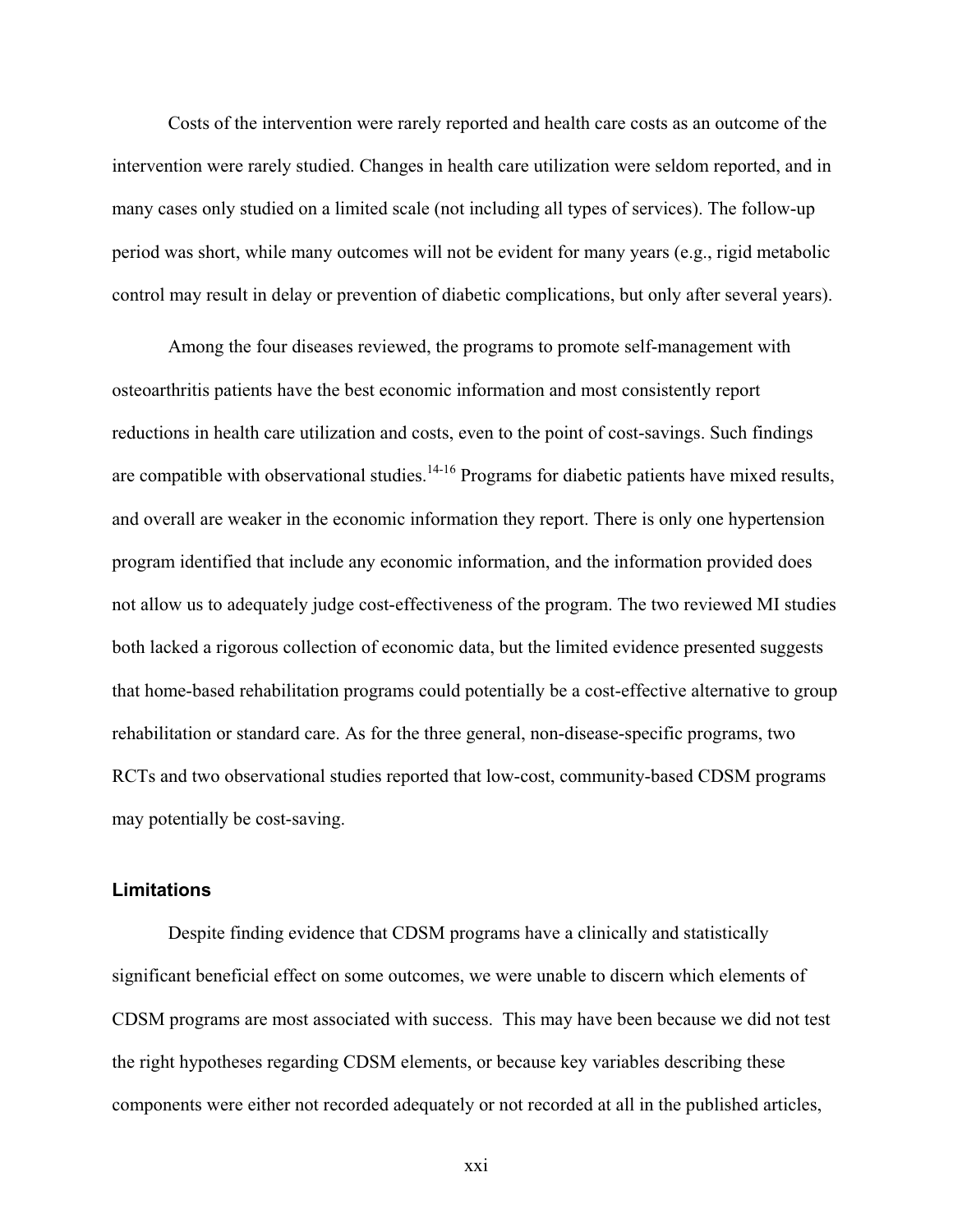or that the individual components themselves each have relatively weak effects. We considered contacting original authors for additional information regarding their interventions, but rejected this due to time and resource constraints. Furthermore, our experience has been that any study published more than a few years ago has a much lower likelihood for getting a favorable response to such a request. In addition, we may have lacked the statistical power, due to the small number of studies available, to discern the reasons for the relatively small amount of heterogeneity in the study results. We note that the preceding challenges are common to all studies of complex, multicomponent interventions, and these challenges did not prevent us from detecting important differences in the effectiveness of interventions for prevention of falls<sup>17</sup> or increasing the use of cancer screening and immunizations.<sup>18</sup>

An additional primary limitation of this systematic review, common to all such reviews, is the quantity and quality of the original studies. We made no attempt to give greater importance to some studies based on "quality." The only validated assessment of study quality includes criteria not possible in self-management (double-blinding). As there is a lack of empirical evidence regarding other study characteristics and their relationship to bias, we did not attempt to use other criteria.

As previously discussed, we did find evidence of publication bias in hemoglobin A1c, mortality, and systolic and diastolic blood pressure outcomes in diabetes, post-myocardial infarction care, and hypertension, respectively. Therefore, the beneficial results that we report in our pooled analysis need to be considered in light of the possible existence of unpublished studies reporting no benefit.